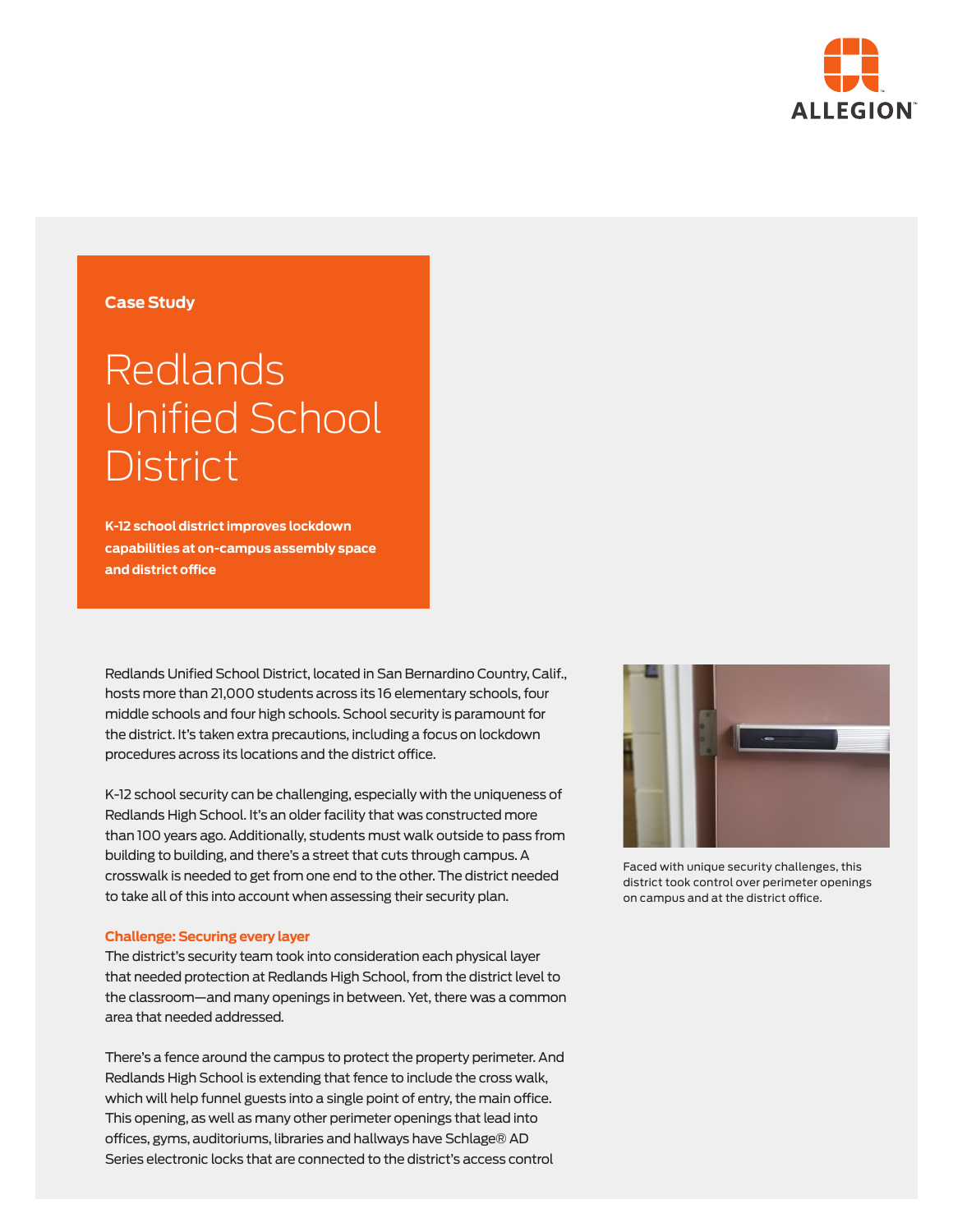

system. At the classroom layer, each door has mechanical hardware that can be locked from the inside.

Redlands School District has started district-wide implementation of a full-feature enterprise access control system through Vanderbilt, which is capable of operating across different schools, campuses and other locations. RedRock Security and Cabling, Inc. implemented and continues to support the solution.

"When these systems are managed district-wide, schools have the ability to lock down a door at a time, a school at a time or an entire district at a time," said Jennifer Martin, director of system sales at Vanderbilt. "It's all about protecting the students."

With electronic access control on main points of entry and many assembly areas, plus secure mechanical locks on classroom doors, Redlands High School had most of the layers prepared in the event of a lockdown event. However, the school's cafeteria, Terrier Hall, was a vulnerable space.

"Hundreds of students use Terrier Hall," said James Fotia, director of maintenance, operations and transportation at Redlands Unified School District. "In a lockdown situation, that's a place where we would secure the kids and keep them safe by clustering them into that area and having it locked down. But it was secured by one AD-400 lock on a pair of double doors. That was incomplete."

#### **Solution: An affordable perimeter security solution**

To demonstrate how the school could affordably secure big banks of doors without having a reader on each opening, Allegion representatives recommended a new K-12 security solution from Von Duprin®.

The Von Duprin RU retrofit option is a cost-effective solution for openings with existing exit devices that enables remote locking, or undogging, for centralized lock down. This enables staff to initiate an immediate campus-wide lockdown from a secured location instead of putting themselves in harm's way to manually undog exit-device doors throughout the building. Integrated request to exit (RX), latch bolt (LX) and door position switch (DPS) signals are included to provide real-time remote monitoring and confirmation of the security status of the door.

There's also a "dog on next exit" feature, which is a scheduled function sent to the device to allow the door to remain unlocked the first time someone depresses the push pad of the exit device to leave that space. The door is secured in the evening, and with "dog on next exit" enabled at a specific time in the morning, staff simply depresses the push pad to unlock the door. This makes unlocking the door simple for scheduled events and daily lock-up easy by reducing the need to distribute keys to staff. Additionally, the RU option connects wirelessly via Bluetooth Low Energy to Allegion's ENGAGE™ Gateway which provides real-time, bi-directional communication to the access control software. RU is a modular battery powered kit that can be added on to existing Von Duprin 98/99 and 33A/35A Series devices.

"The Von Duprin RU option fits into special applications that haven't been addressed in the past," said Russell Gamble, end user consultant at Allegion. "There are several openings that will benefit from this secure lockdown solution."

At Redlands High School, the Von Duprin solution is installed on five doors that surround the cafeteria area. There are main entry doors where students enter, plug in their lunch numbers and go through the buffet line. From there, they enter the multipurpose space where there are four additional doors, which are secured with the RU options.

There was also interest in implementing the solution at the district office. The school wanted to pilot the solution there to experience the product and it's features, especially the lockdown capabilities. And being that the building is so unique, it has a need for enhanced security, according to Fotia.

"The district office is a converted warehouse, so it was never really meant for meetings and offices," said Fotia. "Having the Von Duprin RU has been a wonderful fit in providing security in an unideal building."

The main building is built in the shape of an "U" and the loading dock is in the middle. In the middle there is a courtyard area with four portable offices. The Von Duprin RU is on each portable door.

At both locations, the Von Duprin RU options are integrated into the Vanderbilt solution and part of the broader lockdown solution.